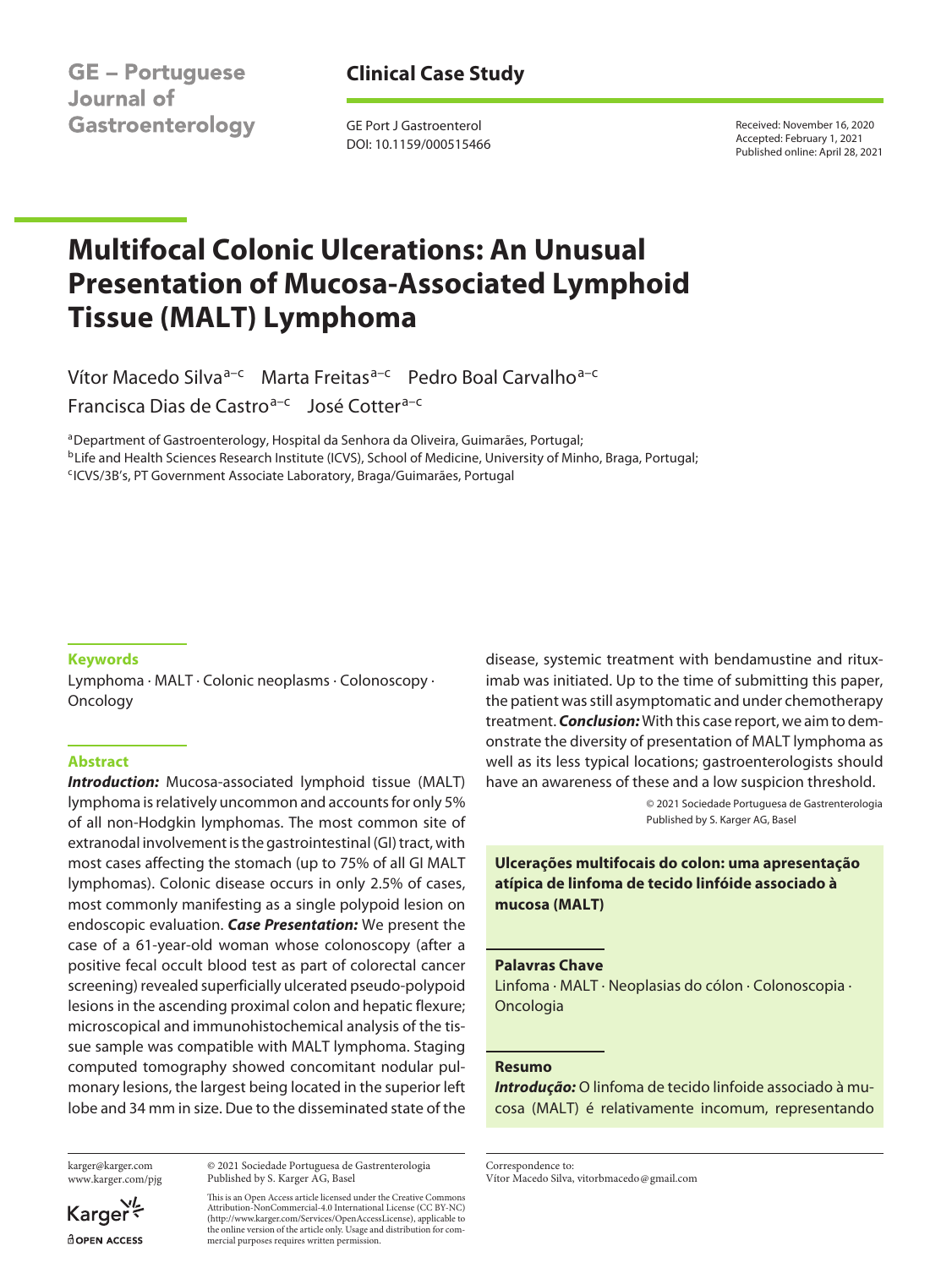5% de todos os linfomas não-Hodgkin. O local de envolvimento extra-nodal mais comum é o trato gastrointestinal, com a maioria dos casos a afetar o estômago (até 75% de todos os linfomas de MALT gastrointestinais). O envolvimento primário do cólon ocorre apenas em 2.5% dos doentes, sendo mais comummente observado como lesão polipoide única em avaliação endoscópica. *Apresentação de caso:* Apresentamos o caso de uma mulher de 61 anos, cuja colonoscopia após pesquisa de sangue oculto nas fezes positiva evidenciou lesões pseudo-polipoides superficialmente erosionadas no cólon ascendente proximal e no ângulo hepático. A análise histológica (microscópica e imunohistoquímica) de ambas as lesões foi concordante e compatível com linfoma de MALT. A tomografia computorizada de estadiamento revelou lesões nodulares pulmonares concomitantes, a maior localizada no lobo superior esquerdo com cerca de 34 mm. Devido ao estado disseminado da doença, a doente foi proposta para terapêutica sistémica com bendamustina e rituximab. À data de submissão deste caso, a doente continuava assintomática e sob tratamento com quimioterapia. *Conclusão:* Com este caso clínico pretendemos salientar a diversidade de apresentações possíveis no linfoma de MALT, bem como as suas localizações mais atípicas para as quais todos os gastroenterologistas devem estar atentos e com baixo limiar de suspeição.

> © 2020 Sociedade Portuguesa de Gastrenterologia Publicado por S. Karger AG, Basel

### **Introduction**

<span id="page-1-0"></span>Non-Hodgkin lymphomas (NHL) are a common hematologic malignancy, but only 5–15% of the cases can be classified as marginal-zone lymphomas (MZL). Over the last 2 decades, the overall incidence of MZL has increased, possibly related to improvements in pathological diagnosis [[1\]](#page-4-0). Up to two-thirds of these present as an extranodal neoplasm, such as mucosa-associated lymphoid tissue (MALT) lymphoma, with the stomach being the most common site of involvement, due to chronic inflammation associated with *Helicobacter pylori* infection which is present in up to 90% of the patients [\[2\]](#page-4-1). Ocular adnexa, the lungs, and the salivary glands follow. Disease of the colon occurs in only 2.5% of cases [\[3\]](#page-4-2). In contrast to its gastric counterpart, the pathophysiology of colonic MALT lymphoma is not well understood, resulting in limited therapeutic options [[4\]](#page-4-3).

<span id="page-1-3"></span><span id="page-1-2"></span><span id="page-1-1"></span>We present a rare case of MALT lymphoma with colon involvement exhibiting unusual endoscopic findings.

## **Case Report**

A 61-year-old woman was referred to our unit after a positive fecal occult blood test (FOBT) for colorectal cancer screening. Her medical history was significant for chronic obstructive pulmonary disease and total gastrectomy for unknown reasons >20 years prior to admission. Premedication included the inhaled bronchodilators salbutamol and formoterol. There was no family history of digestive tract neoplasms. Prior to being evaluated at our center, the patient had undergone a colonoscopy, with the report describing an ulcerated, irregular lesion on the ileocecal valve with an inconclusive histological sample. Upper endoscopy showed a total gastrectomy with no other relevant findings.

On admission, the patient denied any digestive symptoms such as abdominal pain, overt gastrointestinal (GI) bleeding, intestinal transit changes, or systemic symptoms like fever, weight loss, night sweats, and anorexia. Physical examination showed a soft, nondistended abdomen, with no tenderness and normal bowel sounds. No palpable lymph nodes were noted. Blood tests revealed normal hemoglobin, leukocyte count, iron parameters, haptoglobin,  $β<sub>2</sub>$ microglobulin, C-reactive protein, and lactate dehydrogenase.

A decision was made to repeat colonoscopy with lesion sampling at our center. At this procedure, an area of irregular mucosa with approximately 15 mm adjacent to the ileocecal valve was observed (Fig. 1a). This lesion had a congestive appearance, with superficially ulcerated areas and a pseudo-polypoid component. On the hepatic flexure, additional areas of mucosa ranging from 5 to 10 mm with similar characteristics were seen (Fig. 1b). The remaining colon segments had no endoscopic abnormalities. The first endoscopic impression was of an ischemic or drug-induced colopathy, but the patient had neither a history of cardiovascular risk factors nor a regular consumption of drugs associated with colorectal mucosal disruption.

Separate biopsies were taken from both locations and presented similar results. Adding to the presence of fibrin and leukocyte exudates compatible with ulceration, the mucosa was also expanded by populations of atypical lymphoid cells (Fig. 2). Immunohistochemical stain of the biopsy specimens concluded that the neoplastic cells were positive for CD20 and CD43 and negative for CD3, CD5, CD10, cyclin D1, and CD23. These morphological and immunohistochemical characteristics are compatible with MALT extranodal marginal zone B cell lymphoma.

Thoracic, abdominal, and pelvic computed tomography (CT) without contrast (due to a known history of allergy) was performed. The images displayed many nodular lesions in both lungs, the largest located in the superior left lobe with a size of  $31 \times 34$ mm (Fig. 3); biopsy revealed it as compatible with additional areas of MALT lymphoma involvement. There were no other lesions observed in the abdominal or pelvic plans including nodal involvement areas. Bone marrow biopsy was performed and showed no signs of disease infiltration. These areas of involvement classified this patient's lymphoma as a stage IV disease according to the Lugano staging system [[5](#page-4-4)].

<span id="page-1-4"></span>Due to the disseminated state of the disease, systemic treatment with bendamustine and rituximab was initiated. Concerning prognosis, this patient presented with a MALT-IPI index of 1, considered to correspond to an intermediate risk [\[6\]](#page-4-5).

<span id="page-1-5"></span>Up to the time this paper was submitted (5 months after the diagnostic colonoscopy), the patient is still asymptomatic and under chemotherapy treatment.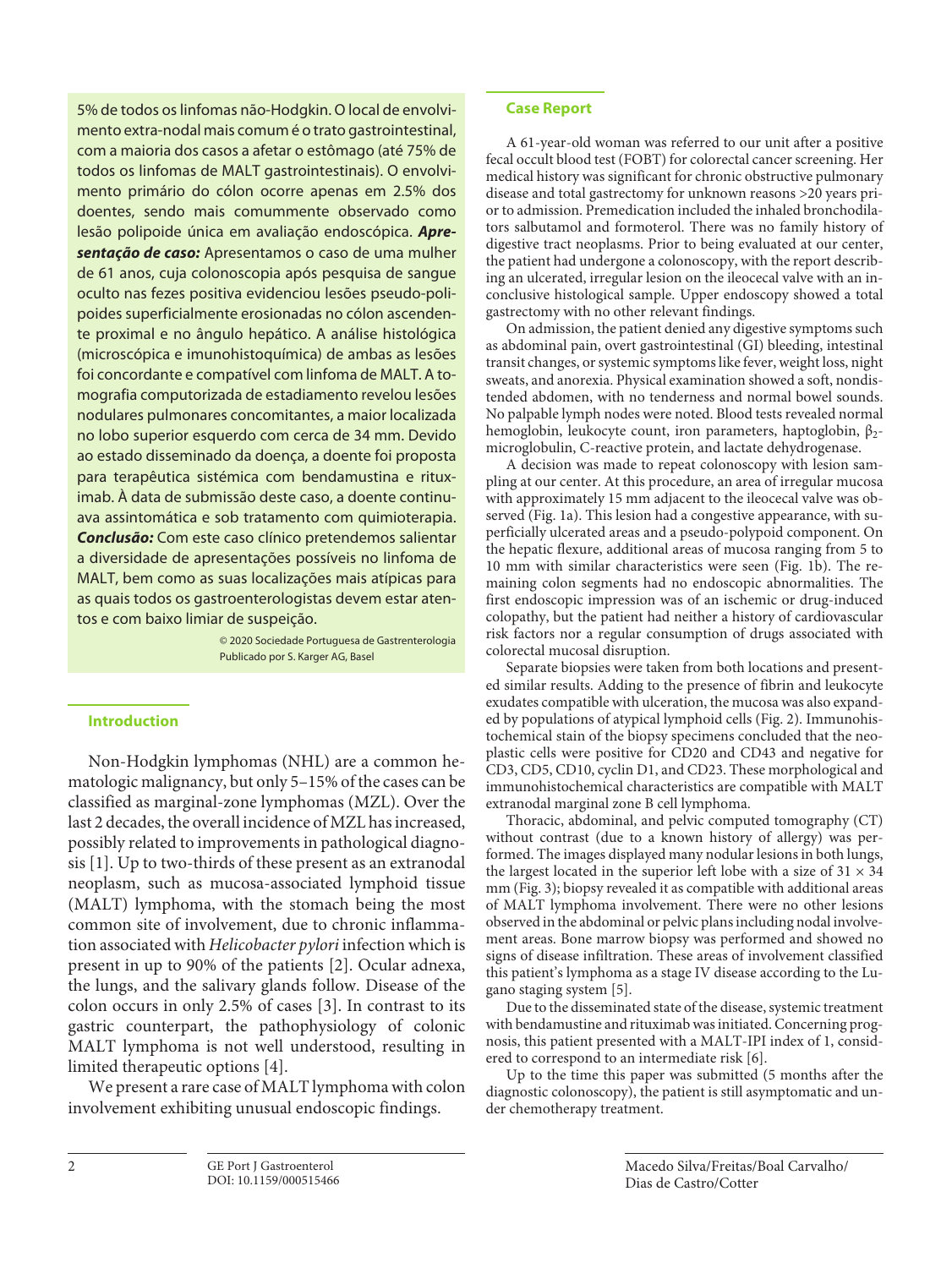

**Fig. 1. a** Endoscopic image of ileocecal valve lesion (white arrow). **b** Endoscopic image of hepatic flexure lesions (white arrows).

**Fig. 2.** Histological images. **a** Infiltration of the colonic mucosa by atypical lymphoid cells. HE. ×40. **b** Immunohistochemical staining for cytokeratin AE1/AE3. ×40. **c** Immunohistochemical staining for CD20. ×40.

**a b c**



**Fig. 3.** Thoracic CT scan showing the larger pulmonary lesion in the superior left lobe (white arrows).

## **Discussion**

<span id="page-2-1"></span><span id="page-2-0"></span>MALT lymphomas were first described in the early 1980s as low-grade B cell neoplasms with extranodal presentation [\[7](#page-4-6)] and have now grown to become the thirdmost common B cell NHL, representing up to 9% of cases [\[8\]](#page-4-7). They have a predilection for the GI tract, with this pathological entity being most known for its gastric involvement. The pathophysiology behind this association

<span id="page-2-2"></span>is firmly understood, as infection by *H. pylori* plays a pivotal role in the process [[2\]](#page-4-1). The stomach is the primary location in 60–75% of patients [[9](#page-4-8)], but a MALT lymphoma may also be located in the esophagus, small bowel, colon, or rectum [[1](#page-4-0)0, [11\]](#page-4-0).

<span id="page-2-3"></span>Two different pathways are proposed for overall MALT lymphoma development; one originates from normally present lymphoid tissue like Peyer patches in the gut, and the other results from acquired lymphoid tissue appearing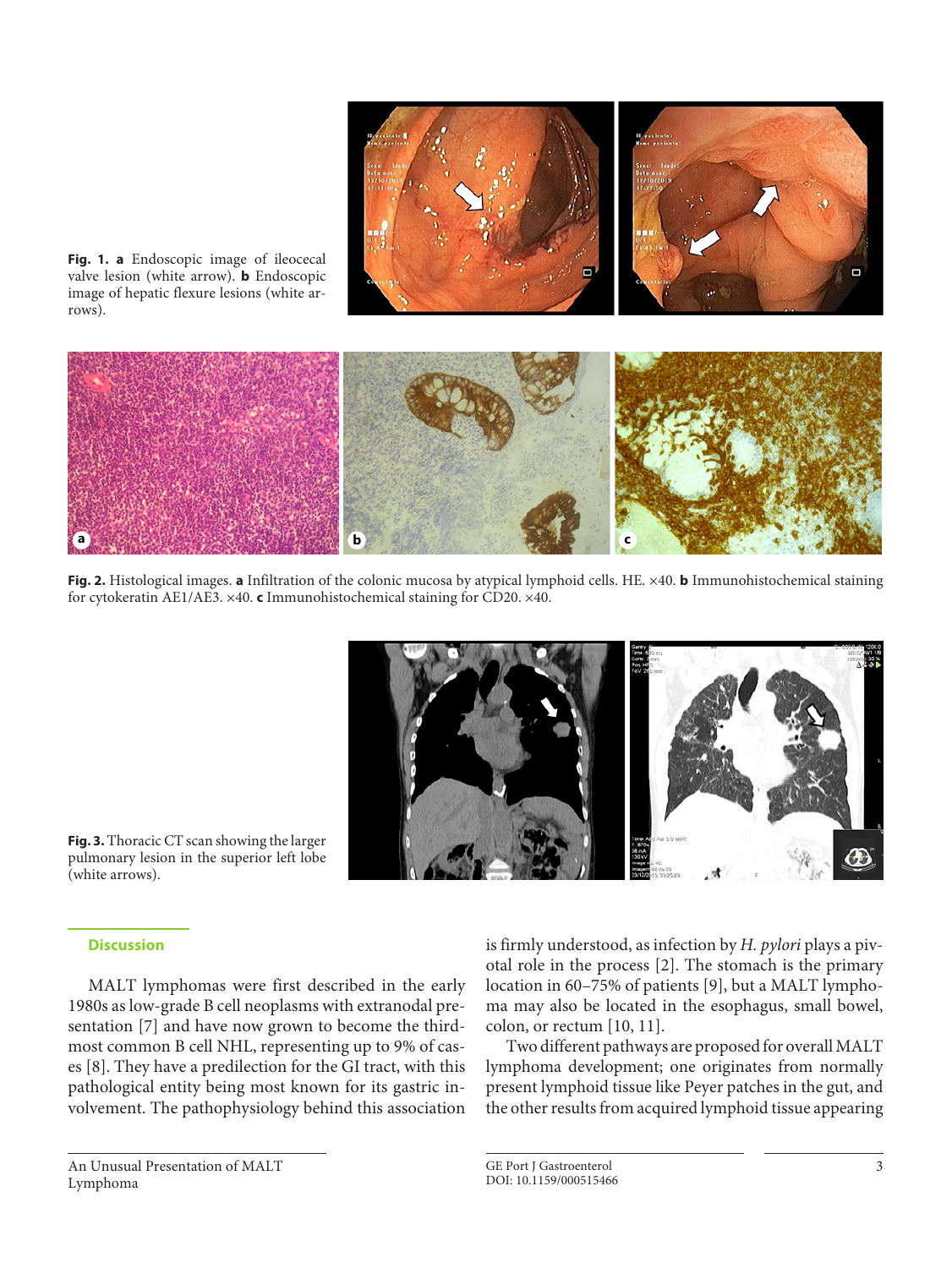in response to inflammation after infections, autoimmune disorders, inflammatory bowel disease, and immunosuppression, none of which was present in this patient [\[1](#page-4-0)[2\]](#page-4-1).

<span id="page-3-0"></span>Colorectal disease is the least common GI location, resulting in a nonelucidated pathogenesis, since the classical risk factors for gastric MALT lymphoma, like *H. pylori* infection, do not play a similarly preponderant role [[11](#page-4-0)]. However, in a recent review of the literature by Won et al. [\[1](#page-4-0)[2\]](#page-4-1), about 20% of patients with MALT lymphoma affecting the colon and rectum had a positive test for *H. pylori* infection, indicating that this pathogen may partially influence the development of this disease, even in the large intestine. This does not seem to have been the case in our patient, as she had been submitted to total gastrectomy 2 decades before presentation. Other bacterial agents, such as *Borrelia afzelii*, *Campylobacter jejuni*, *Chlamydia psittaci*, and *Mycobacterium* spp., have been linked to the onset of MALT lymphoma, but none of them has a clearly reported association with colorectal disease [[1](#page-4-0)[3\]](#page-4-2).

Colon MALT lymphoma mostly affects individuals in their fifth to seventh decades, with a slight predominance in the female gender, in line with our case report [\[1](#page-4-0)[4\]](#page-4-3). This neoplasm is often asymptomatic and discovered incidentally on routine colonoscopy. Reported symptoms, if present, are abdominal pain, weight loss, diarrhea, constipation, hematochezia, or, in rare cases, a palpable abdominal mass [\[1](#page-4-0)[5\]](#page-4-4). Analytically, it can also be diagnosed after the presence of mild anemia or positive FOBT, as was the case of this patient.

On endoscopic examination, MALT lymphoma with colonic involvement has a diverse range of manifestations. The most common is the existence of a single polypoid lesion, but it can also appear as multiple polypoid lesions, or, even more rarely, as nodular or ulcerated lesions [[1](#page-4-0)[6](#page-4-5)]. Our case faces the odds as it consisted of a doubly uncommon manifestation of the disease, presenting with multiple lesions and as an ulcer-like manifestation.

Location within the colon varies according to the series. In previous reports, most of the colorectal MALT lymphomas developed in the cecum or ascending colon, with >70% being proximal to the hepatic flexure [[1](#page-4-0)[3](#page-4-2)], as was observed in our case. However, more recent series have indicated the rectum as the most commonly affected segment and accounting for 39% of cases [\[1](#page-4-0)[2\]](#page-4-1).

According to the 2016 World Health Organisation Classification of Tumours of Haematopoietic and Lymphoid Tissues, the histology of MALT lymphoma comprises infiltration of the mucosa by monocytoid B cells, centrocyte-like cells, and small lymphocytes [[8](#page-4-7)]. It is possible that epithelial lesions of >3 monocytoid lymphocytes even cause the distortion of mucosal glands. The immunohistochemical panel, according to the European Society of Medical Oncology guidelines, consists of mandatory positive staining for CD20 and obligatory negative staining for CD5, CD10, and cyclin D1. Negativity for IgD and the *Myd88* mutation is also suggested. CD23 may be negative or positive [[1](#page-4-0)[7\]](#page-4-6). Our case matched all these requirements.

MALT lymphoma involving the colon may present with simultaneous lesions occurring at other sites in the GI tract, such as the stomach or the duodenum, which may be observed in up to 12% of the cases [\[1](#page-4-0)[2\]](#page-4-1). Synchronous lesions must be sought by performance of upper endoscopy, bone marrow biopsy, and thoracic and abdominal CT. Our patient underwent all of these procedures. Only the CT scan revealed disease involvement, showing nodular lesions on both lungs and a subsequent biopsy compatible with MALT lymphoma.

The majority of MALT lymphomas are of a low grade when first diagnosed. Extranodal MZL usually remain localized for a long period of time, but involvement of the lymph nodes or additional mucosal sites may be present at diagnosis, as was seen in this case. This disseminated form of the disease is particularly common in nongastric MALT lymphomas, being described in 25–50% of cases [[1](#page-4-0)[8](#page-4-7)]. In previous reports, colorectal MALT lymphomas presented exclusively in the GI tract in around 70% of the patients [\[1](#page-4-0)[5\]](#page-4-4), with disseminated extranodal involvement or concomitant nodal involvement seen in about 30% of the cases. MZL with lymph node or bone marrow involvement carry a worse prognosis, but the same is not verified in patients with involvement of multiple mucosal sites, as in our case [\[1](#page-4-0)[9\]](#page-4-8).

Overall, colorectal MALT lymphomas carry a good prognosis compared to other lymphomas involving the colon and rectum, such as diffuse large B cell and T cell lymphomas, regardless of the initial stage of the disease [[1](#page-4-0)[5](#page-4-4)]. Extranodal MZL-specific prognostic indices have been proposed, such as the MALT-IPI index [[6\]](#page-4-5), an accurate tool for both gastric and nongastric MALT lymphomas which classifies the patients as low-, intermediate- or high-risk. The 5-year event-free survival rate is significantly influenced by this index; however, it is still not a factor that influences the treatment decision. Our patient presented with a MALT-IPI index of 1 (age <70 years, normal lactate dehydrogenase, and an Ann Arbor classification IV), which predicts a 5-year event-free survival of 56% and an overall survival of 93%.

The classical gastric MALT lymphoma has betterknown therapeutic options, as the mainstay of treatment